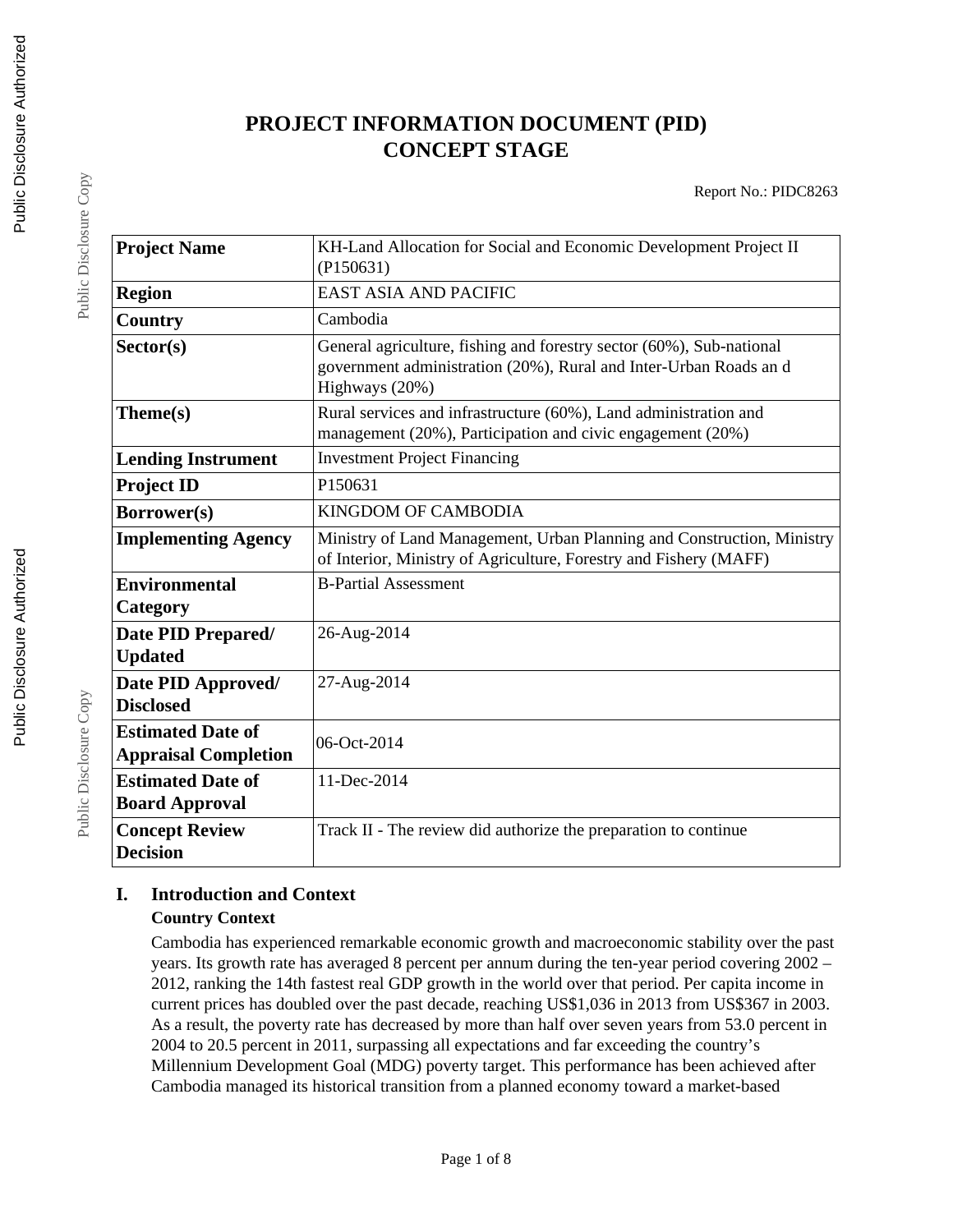economy, and ended its two-decade long conflict. Cambodia's openness began with its membership in the Association of Southeast Asian Nations (ASEAN) in 1999 and its accession to the World Trade Organization (WTO) in October 2004.

In 2013, Cambodia's economic growth is estimated to reach a six-year high of 7.4 percent, despite the adverse effects posed by post-election political uncertainty and labor unrest. This growth has been led by the acceleration of garment exports, continued growth in tourism, and sustained agricultural growth. The external sector improved in 2013 and the current account deficit (excluding official transfers) is estimated to reach 9.4 percent of GDP, compared with 10.1 percent of GDP in 2012. Inflows of foreign direct investment have continued but, given the uncertainty, 2013 inflows are estimated to be below their 2012 peak of US\$1.4 billion. Gross international reserves increased marginally, reaching US\$3.6 billion or 3.8 months of imports in 2013. The nominal exchange rate remains stable against the US dollar, hovering Cambodian Riel (CR) 4,000 per US dollar. Inflation continues to be subdued although it rose marginally to 4.7 percent year-on-year at the end of 2013, up from 2.5 percent at the end of 2012. Financial deepening continues but the gap between credit and deposit growth rates has widened, reducing bank liquidity. Government revenue growth has moderated, resulting in a slight increase in the fiscal deficit in 2013. The latest joint World Bank/ IMF debt-sustainability analysis (DSA) conducted in 2013 shows that Cambodia's debt-distress rating remains low. The stock of Cambodia's external debt is estimated to reach US\$5.1 billion or 32.8 percent of GDP at the end of 2013.

While there has been very significant economic progress, Cambodia is still one of the poorest countries in Southeast Asia. Despite the large poverty reduction, these hard won gains are fragile. The vast majority of the families who were lifted out of poverty were only by a small margin, implying that those families moved from being poor to being just near-poor and are still at high risk of falling back into poverty. For example, the loss of just 1,200 riel per person per day in income (about US\$0.30) would throw an estimated three million people back into poverty.

#### **Sectoral and Institutional Context**

The Cambodian Constitution (1993) guarantees the right to private property, including full ownership of land to Khmer citizens. The Land Law (2001) provides the legal basis to achieve legal recognition of ownership rights to land. The 2002 Interim Paper on Strategy of Land Policy Framework, the 2003 Policy Paper on Social Concessions in the Kingdom of Cambodia and the 2009 Declaration of the Royal Government on Land Policy underline the importance of distribution of state lands to landless and land poor households. The government's national development strategy, the Rectangular Strategy for Growth, Employment, Equity, and Efficiency recognizes land reform as a priority for growth in the agricultural sector, and targets for land reform and distribution are set in the National Strategic Development Plan 2009-2013.

Improving access to agriculture and residential land remains a key issue in Cambodia's development agenda as 80% of the total population live in the rural areas. Cambodia's poor people who lived under US\$1.15 per day was about 3 million and the near-poor who lived under US\$2.3 per day was about 8.1 million in 2011, with about 90 percent of them living in rural areas. The majority or 66 percent of the rural population depends on agriculture for their livelihood, however more than 10 percent are landless and a large share of the rural population farms less than 0.5 ha which on average provides for less than half of the basic nutritional needs for a typical rural family. Two thirds of the country's rural households still face seasonal food shortages each year. Improving productivity and increasing production are important issues for all of Cambodia's farmers.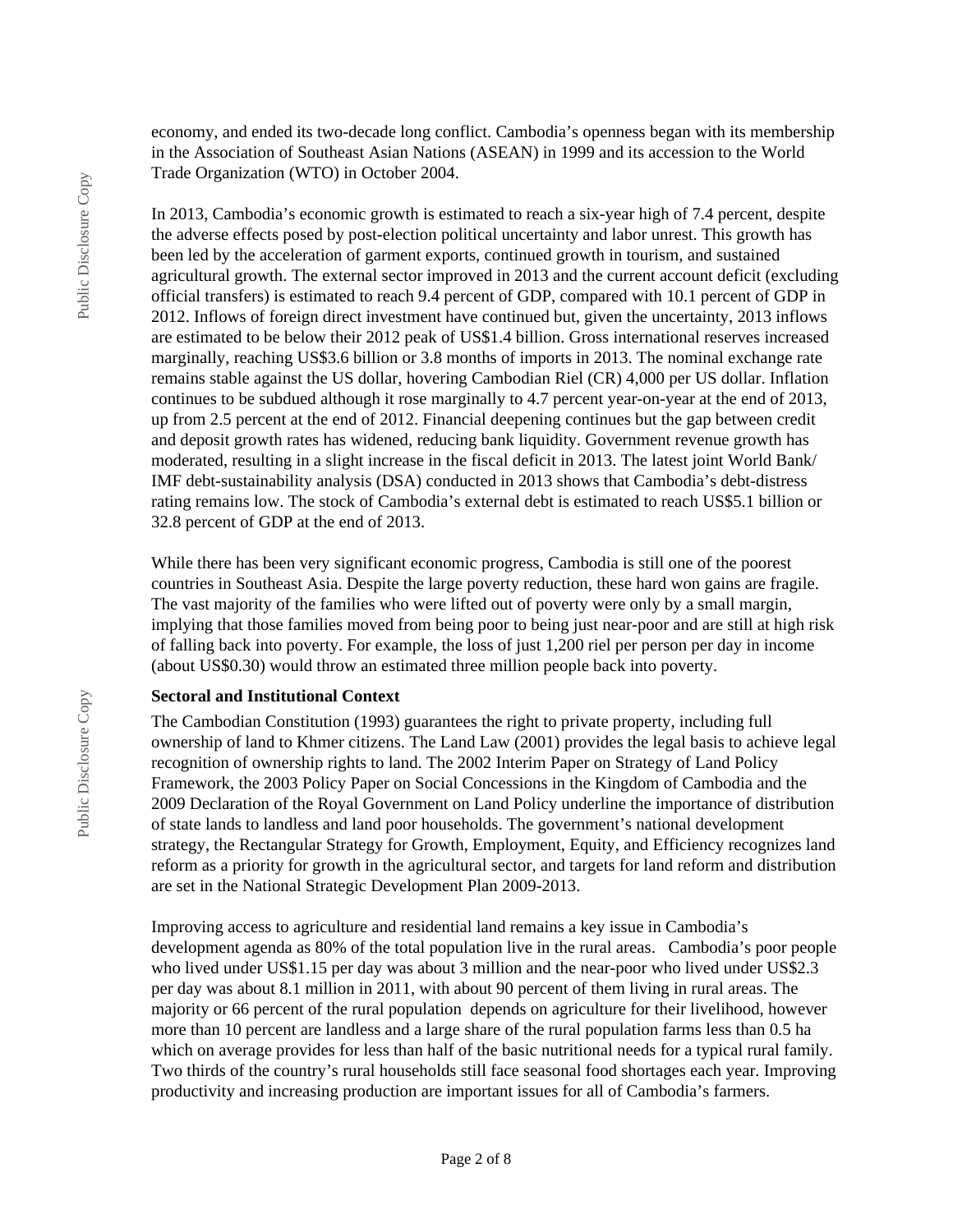The Land Allocation for Social and Economic Development (LASED) and associated JSDF-grant funded activities have been a cornerstone of Cambodia's Social Land Concession (SLC) Program. In addition to the "civilian" Social Land Concession Program, the government is also implementing a large-scale land distribution to demobilized soldiers. The program aims to transfer several hundred thousand hectares of private state land through SLCs to landless and land poor. Recipients are selected using the established poverty identification process (IDPoor), with beneficiaries being within the bottom 40% of the population. The government has recognized the significant and potential contribution of SLCs to poverty reduction and is committed to scaling up the program.

The process for updating of the Land Policy is ongoing and available drafts reiterate the importance of SLCs for poverty reduction and development. The land and services link is recognized, emphasizing the need for infrastructure development and (agriculture) livelihood support services. A renewed approach of state land identification and mapping has also been announced, in line with the objective to secure state assets. This will, in the medium and long term, open the door for new land allocation approach, including SLCs of different forms.

### **Relationship to CAS**

The LASED II Project is envisioned to make an important contribution to support the implementation of Cambodia's SLC Program through ensuring the sustainability of the activities which were started during the original pilot phase and to fine-tune and streamline implementation procedures which will be used by the government to scale-up the SLC Program using their own resources, and potentially under a larger World Bank support under the next Country Partnership Strategy.

The project is fully in line with the government policies and objectives laid out in the National Strategic Development Plan and the Rectangular Strategy. These policies stress the importance of distributing and using state lands for private and public purposes in a transparent and equitable manner that responds to the needs of the population.

# **II. Proposed Development Objective(s)**

### **Proposed Development Objective(s) (From PCN)**

The proposed project development objective (PDO) is to help improve agriculture-based livelihoods for project beneficiaries.

# **Key Results (From PCN)**

While the PDO of the original LASED Project reflected the pilot nature and the focus on testing and verifying the procedures for state land identification and SLC allocation and the selection of eligible land recipients, the PDO of LASED II Project reflects the need to enable land recipients to sustainably improve their welfare through the use of their new resources. It is expected that the project's focus on improving livelihoods will allow the land recipients to escape poverty and participate in the development of their villages and communes and in sharing the outcomes of these welfare gains. In this regard, the key results the project expects to achieve are as follows:

a) Necessary support systems for agriculture development in SLC areas are identified and tested - the project will identify the necessary multi-stakeholder, and pluralistic service delivery systems that can help land recipients establish sustainable, agriculture-based livelihoods. Involvement, cooperation and coordination among, but not limited to the following stakeholders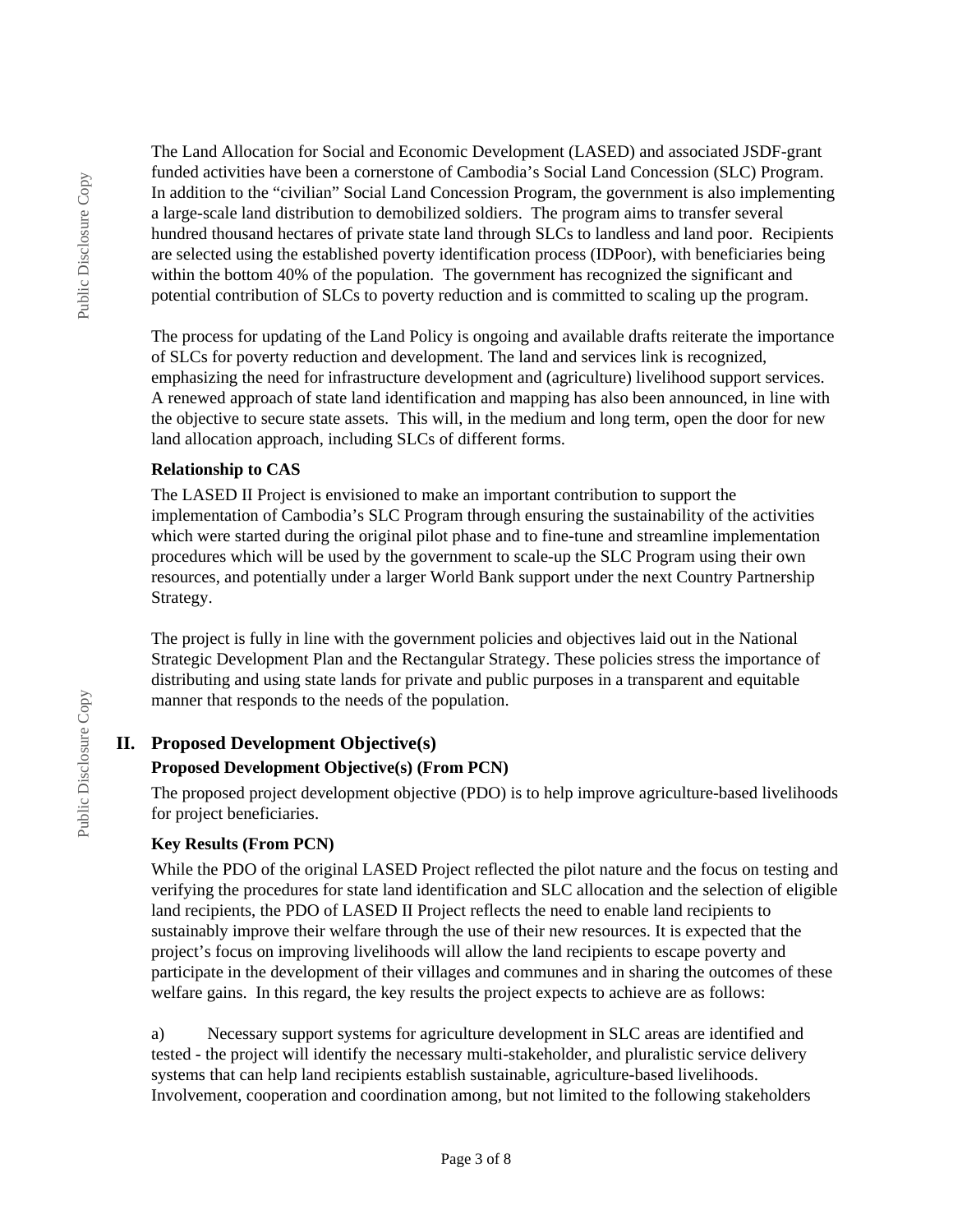will be facilitated, i.e., public and private sector actors, government and NGOs, individual beneficiaries and interest groups. The project will also engage the Ministry of Agriculture, Forestry and Fisheries (MAFF) as an implementing partner to strengthen the design and delivery of agricultural technical assistance and extension services and ensure that experiences from other government-implemented projects will feed directly into the projects approaches.

b) Basic infrastructure provision in the project communities has been completed - some of the SLC communities that would be covered by the project have not yet benefitted from infrastructure investments and therefore lack basic infrastructure support. In this regard, the project will provide roads, access tracks, water supply, schools and health centers which are necessary for a functioning local community. The project will also work with KfW to ensure complementarity of infrastructure investments in the project sites.

c) Livelihood improvements for land recipients are sustainable - targeted in-kind and cash support to ensure food security and improve livelihood opportunities will be provided to beneficiaries to improve their socio-economic well-being. Such support will help address their daily food requirements and provide primary income sources, especially during the settling-in period.

## **III. Preliminary Description**

#### **Concept Description**

The project is proposed to cover a total of 15 SLC sites in provinces of Kratie, Kampong Cham, Kampong Chhnang, Kampong Thom, Kampong Speu and Battambang. These include the existing eight (8) LASED and six (6) JSDF-funded sites, as well as one (1) new/additional SLC site in Kampong Thom Province. The total area is proposed to cover approximately 17,000 hectares with 5,400 households. The project activities and interventions are expected to focus on the: (a) scaling up of agricultural support activities and provision of remaining infrastructure in the existing SLC sites; and (b) development of the new SLC which includes planning and provision of social and rural infrastructure and service delivery. Its main purpose is to provide infrastructure where it is still missing, link up to and harmonize the agricultural service delivery approaches under the project with national research and extension systems and scale up livelihood support activities to project beneficiaries. The service delivery approaches that will be adopted under the project will build on the lessons learned and experiences of pilot approaches implemented under the original/pilot projects that have shown the most development potential. These, combined with increasing government capacity in decentralized planning and implementation and secure land tenure for eligible households, will ensure sustained benefits from the scaled-up activities under the project.

The project will have two components and will be implemented over a five-year period. Component 1, Infrastructure and Livelihood Systems will include three sub-components: (i) Social Land Concession Investment Planning and Prioritization; (ii) Infrastructure Development; and (iii) Agriculture and Livelihood Development. Component 2 will deal with related Project Management activities.

1. Component 1: Infrastructure and Livelihood Systems (USD 22.5 million)

a. Sub-component 1.1: Social Land Concession Investment Planning and Prioritization (USD2.5 million) - The sub-component would finance preparation of the additional SLC plan for the new site (land surveying, land use planning, processing of requests for land allocation, sensitization,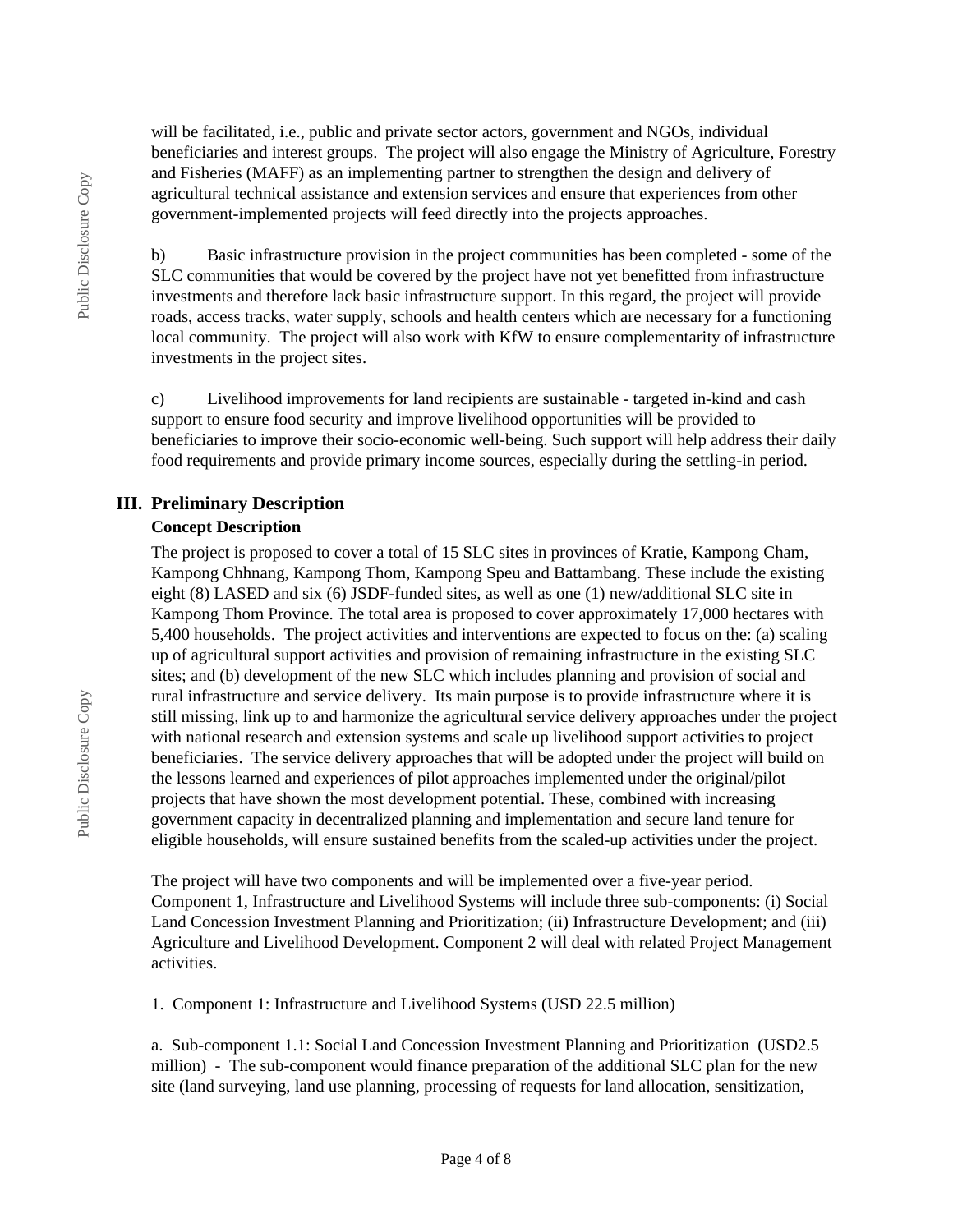Public Disclosure Copy Public Disclosure Copy participatory review processes by communal authorities, land allocation and land demarcation), and related land titling process, which will include verification of eligible land recipients. The subcomponent will also fund identification, prioritization and planning of appropriate investments in infrastructure development and service delivery, as well as related environmental and social safeguard assessments. This will include field and laboratory work for detailed site-specific Agro-Ecological Analysis (AEA) and water management and small-scale irrigation options so as to be able to provide with the best solutions to enhance their agricultural productivity.

The long-term sustainability of the land distribution and land management investments will be enhanced by supporting and linking project investments with the respective Commune Development Plans/Commune Investment Plans (CDPs/CIPs), which include budgeting, prioritization and identification of the post-project or complementary funding possibilities. To improve projectspecific planning, the project will support the improvemen t of the project and SLC-related management information system. Evidence-based planning will ensure that government resources are effectively and efficiently deployed for the maximum benefit of land recipients and their communities.

b. Sub-component 1.2: Infrastructure Development (USD12.0 million) - The sub-component will cover additional infrastructure investments in existing SLCs (especially in 6 sites implemented through JSDF) and investments in the new SLC site. The specific investments would include: (a) initial land preparation of the SLC sites; (b) provision of settling-in assistance to land recipients; (c) development of productive community infrastructure (construction of rural roads, small-scale irrigation systems and rural water supply); and (d) construction of social community infrastructure, such as school buildings, teacher houses, health posts and community centers. The sub-component would support initial development of plots that are allocated to agricultural activities. This is an improvement from the original LASED approach where land development was left to recipients. The LASED Mid-Term Review pointed out that such capital-intensive land development works were often beyond the means of the land recipients thus resulting, in some cases, in delays in the utilization of the allocated land. In order to speed up the development of agriculture livelihood activities, the project would provide contract services for the initial land development/preparation services.

The provision of infrastructure assets under the project will continue to build on the established government decentralization process, which is based on the enhanced participatory planning and involvement of communities in the identification, prioritization and procurement of small-scale infrastructure and other investments through community participation processes. Community-level operation and maintenance (O&M) groups, assisted by Community Development Facilitators (CDFs) in each site, will support the process towards sustainability. Where feasible and economically warranted, the project will also support infrastructure provision where benefits might not exclusively occur to land recipients only. Benefit sharing would be improved in places where connecting roads could unlock communication and trade within communes. Support to small-scale irrigation development that could provide benefits beyond the land recipients will likewise be considered. Close coordination and cooperation will be pursued with KfW which will provide parallel funding to other infrastructures that would complement the project investments. The project team will also work closely with the implementing unit in the Ministry of Rural Development to ensure coherence with processes in planning and implementation.

c. Sub-component 1.3: Agriculture and Livelihood Development (USD8.0 million) - This sub-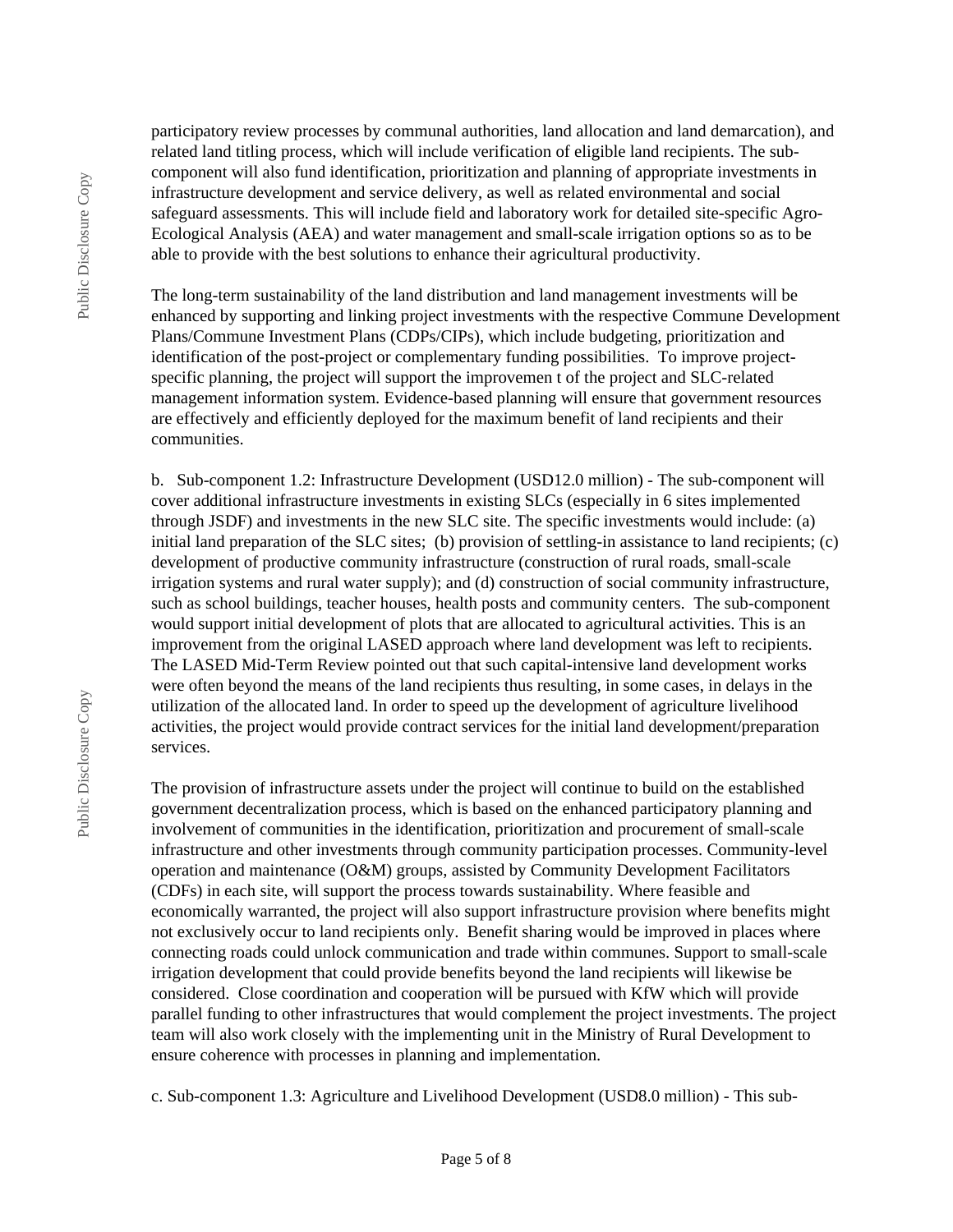component will fund the support for the consolidation and further improvement of agricultural production systems, livelihoods and food security of land recipients, including facilitation and provision of support services and technical assistance. Support will be provided for: (a) establishment and strengthening of agriculture cooperatives, savings and credit groups, production and marketing groups and other community interest groups; (b) establishment of demonstration plots and model farms; (c) provision of service and extension support following a pluralistic service provider approach; (d) provision of in-kind and cash support to strengthen successful local initiatives; and (e) linking SLC planning and implementation with the respective CDPs/CIPs. The sub-component will scale-up and deepen the delivery of agricultural advisory services for improved livelihood activities and food security of land recipients through community interest groups. Specific support will also be provided to female-headed households (34% of beneficiary households in the original LASED Project) through labor-saving production technologies, intensive home gardening and other techniques that address limited time and availability of labor. Core to this subcomponent is the more intensive delivery of agriculture technology transfer and advisory services which builds and utilizes more pluralistic service delivery model s and approaches through partnerships between government agencies and third party service providers (NGOs, private sector, machinery service providers, etc.).

Communities and farmers' groups will continue to be the main entry points for the implementation of the following activities under this sub-component: (a) introduction of modern agricultural production systems and technologies in crop and animal husbandry through on-farm demonstration and advisory activities; (b) farm management training; (c) better access to and use of means of production (inputs, mechanization services), including provision of hand tractors to farmers' groups, with farmers being assisted with small machinery services, that will facilitate land cultivation and transport activities; (d) establishment of market linkages with private sector traders and processors; and (e) support to savings and credit groups. The main delivery mechanism for the agriculture extension services will be Farmer Field Schools (FFS). This methodology follows government policies and the included pluralistic service provider approach.

The issues of access to finance will the addressed through establishment and strengthening of savings and credit groups. Support will be provided to encourage the establishment of savings and loan associations at the community level in order to foster the initial development of rural credit and help improve local farmers' access to financial capital. This will build on Cambodia's experience in rural credit and micro-finance, including as well the experience of the Project for Agriculture Development and Economic Empowerment (PADEE) funded under the International Fund for Agriculture and Development (IFAD). Community funds will be established to scale-up existing demand-driven initiatives, including above-mentioned savings and credit groups but also food banks, animal banks, or other activities identified by the community that foster socio-economic development and benefit sharing. Interest groups will benefit from the establishment of the funds that will provide supplemental resources to leverage the groups' own savings and initiatives.

#### 2. Component 2: Project Management (USD2.5 million)

This component will include project administration and coordination activities. It will ensure in particular the timely and transparent flow of funds, procurement, auditing and reporting. It will also support project implementing entities at all levels (including communes) to further strengthen their fiduciary, administrative and reporting capacities. Support would include technical assistance, training, incremental operating costs, and vehicles and equipment, among others. Specific attention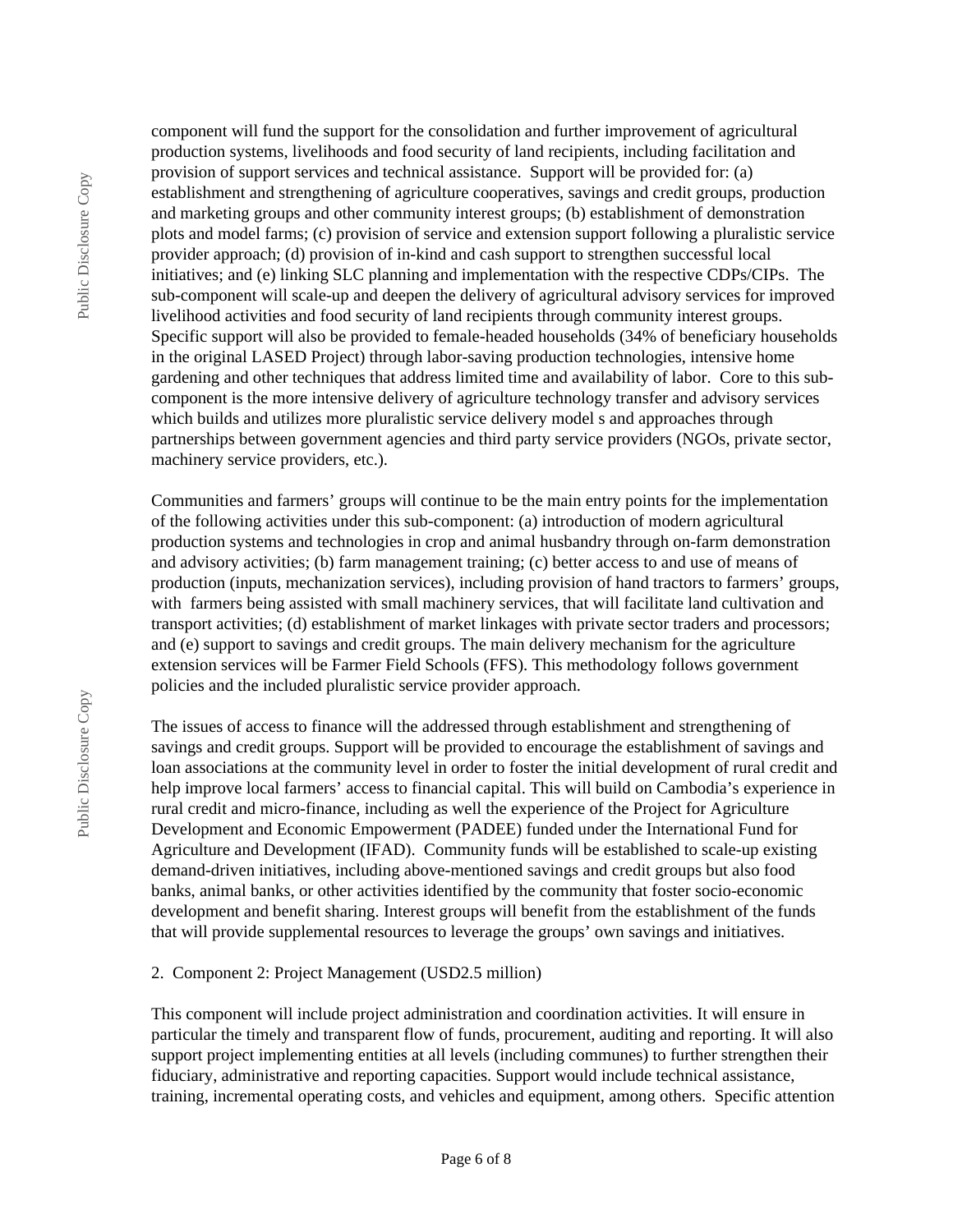and support will be provided to expand and strengthen the project's M&E system. With the MAFF's General Directorate of Agriculture (GDA) as a new implementing partner, and a focus of the project on the necessary support systems for sustainable development, the project M&E will need to reflect these changes and be able to collect, analyze and feedback timely information to project stakeholders at all levels.

# **IV. Safeguard Policies that might apply**

| <b>Safeguard Policies Triggered by the Project</b> | <b>Yes</b> | No.                       | TRD |
|----------------------------------------------------|------------|---------------------------|-----|
| Environmental Assessment OP/BP 4.01                | ×          |                           |     |
| Natural Habitats OP/BP 4.04                        | ×          |                           |     |
| Forests OP/BP 4.36                                 | ×          |                           |     |
| Pest Management OP 4.09                            |            | x                         |     |
| Physical Cultural Resources OP/BP 4.11             | ×          |                           |     |
| Indigenous Peoples OP/BP 4.10                      |            |                           | ×   |
| Involuntary Resettlement OP/BP 4.12                | ×          |                           |     |
| Safety of Dams OP/BP 4.37                          |            | $\boldsymbol{\mathsf{x}}$ |     |
| Projects on International Waterways OP/BP 7.50     |            | ×                         |     |
| Projects in Disputed Areas OP/BP 7.60              |            | x                         |     |

## **V. Financing (in USD Million)**

| Total Project Cost:                         | 27.00 |  | Total Bank Financing: | 25.00 |               |
|---------------------------------------------|-------|--|-----------------------|-------|---------------|
| Financing Gap:                              | 0.00  |  |                       |       |               |
| <b>Financing Source</b>                     |       |  |                       |       | <b>Amount</b> |
| BORROWER/RECIPIENT                          |       |  |                       |       | 2.00          |
| International Development Association (IDA) |       |  |                       |       | 25.00         |
| Total                                       |       |  |                       |       | 27.00         |

# **VI. Contact point**

### **World Bank**

Contact: Mudita Chamroeun

Title: Senior Rural Development Specialist

Tel: 5721+1316 /

Email: cmudita@worldbank.org

### **Borrower/Client/Recipient**

Name: KINGDOM OF CAMBODIA Contact: Title: Tel: Email: